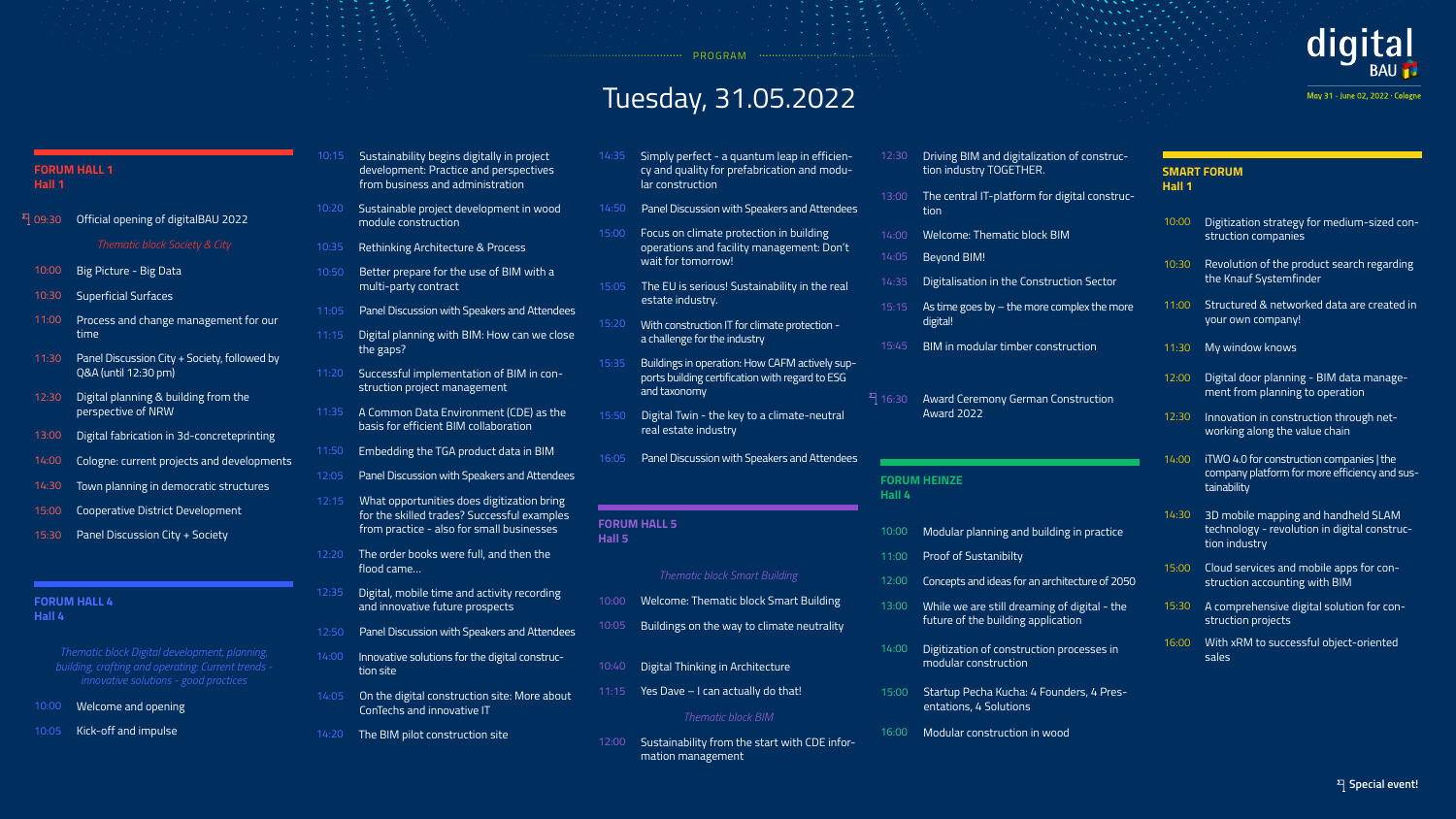PROGRAM

# Wednesday, 01.06.2022

## 10:00 Welcome: Thematic block Digitalization of 10:05 The first BIM-based digital building approval 10:45 12:30 Potential of digital ecosystems along the 14:40 Advanced Training with Quality: The "BIM 11:15 14:00 15:15 "Analouge - Digital" - Continuous 11:45 14:05 HVAC *Thematic block Digitalization of HVAC Thematic block Digital Design* request in Germany Mobile inventory and maintenance in CAFM value chain Standard of German Chambers of Architects and Engineers" Climate responsive design and digital tools Welcome: Thematic block Digital Design Digital ways to better building technology Digital Design and Anamorphosis – Perception based Architecture

**Special event!**

#### **FORUM HALL 1 Hall 1**

#### **FORUM HALL 4 Hall 4**

#### **FORUM HEINZE Hall 4**

| ock Prerequisites for the consitent digitalisa- |  |
|-------------------------------------------------|--|
| tion of the construction industry               |  |

*Thematic block Digital innovations in the building sector*

#### *Thematic block BIM in Germany: Development and Perspectives*

## 15:45 Digital design in a low carbon age

reinvention

- 10:00 City of intelligent mobility
- 11:00 Future Spaces through Data-Driven Design
- 12:00 Digitalisation today - tomorrow - after tomorrow
- 13:00 Design for Disassembly - The ornament of deconstruction
- 14:00 Agent-based simulation in architecture and urban planning
- 15:00 Short presentations and panel discussion

#### 10:00 15:30 10:30  $^{2}$  16:00 11:00 14:30 11:30 Panel Discussion Artificial Intelligence (AI) + 15:00 14:00 Internet of Construction Panel Discussion Artificial Intelligence (AI) + Production Exploring the Interface Innovation Challenge 2022: Live Pitch + Award Ceremony Digitalisation as the key to lightweight construction 2.0 Digital Fabrication - Future Construction Technologies & Practice Production, followed by Q&A (until 12:30 pm) Robotics and sustainable aesthetics Additve Manufacturing in Construction *Thematic block AI + Production 12:30-14:00 break Thematic block P* 09:30 11:30 09:50 11:50 10:10 11:10 10:50 **Future** data tool belt

### **SMART FORUM Hall 1**





| 10:00 | Service brings added value - how const<br>tion companies benefit from services |
|-------|--------------------------------------------------------------------------------|
| 10:30 | No more chaos: Lean Management on<br><b>Construction Sites</b>                 |

- 11:00 Building sustainably with BIM and why this is only possible with standards!
- 11:30 Product Experience Management Product data create buildings.
- 12:00 Surely easy - the digital surety
- 13:00 The BIM Alliance: BIM as an opportunity for planners and clients
	- 15:00 Digitization in construction Learnings from other regions
- 15:30 Shaping the World together!
- 16:00 Construction industry special: How digital business really becomes successful

**FORUM HALL 5**

**Hall 5**

Building an Automated and Sustainable

Collaboration and sustainability: Building on

Status update - BIM & the Digitization of the Construction Industry

 $\overline{a}$  Digitalization – a matter of a joint philosophy

12:30 The competition "Auf IT gebaut - Bauberufe mit Zukunft" 2022 - Award Ceremony

May 31 - June 02, 2022 · Cologne

Digital Transformation of the Construction Industry - What Do We Need?

- 14:30 Automated floor plan production in the design phase
- 15:00 AI and human creativity from the perspective of architecture
- 15:30 AI + VR in the digital BIM planning process
- 16:00 Evolution of the real estate sector - the open cloud technology
- 16:30 BIM + GIS for Environment and Landscape
- 17:00 10:30 spectives openBIM needs open exchange BIM in Germany: Development and Per-

Digitisation of construction invoice efficient and cloud-based

Digitization in craft - from the office to the